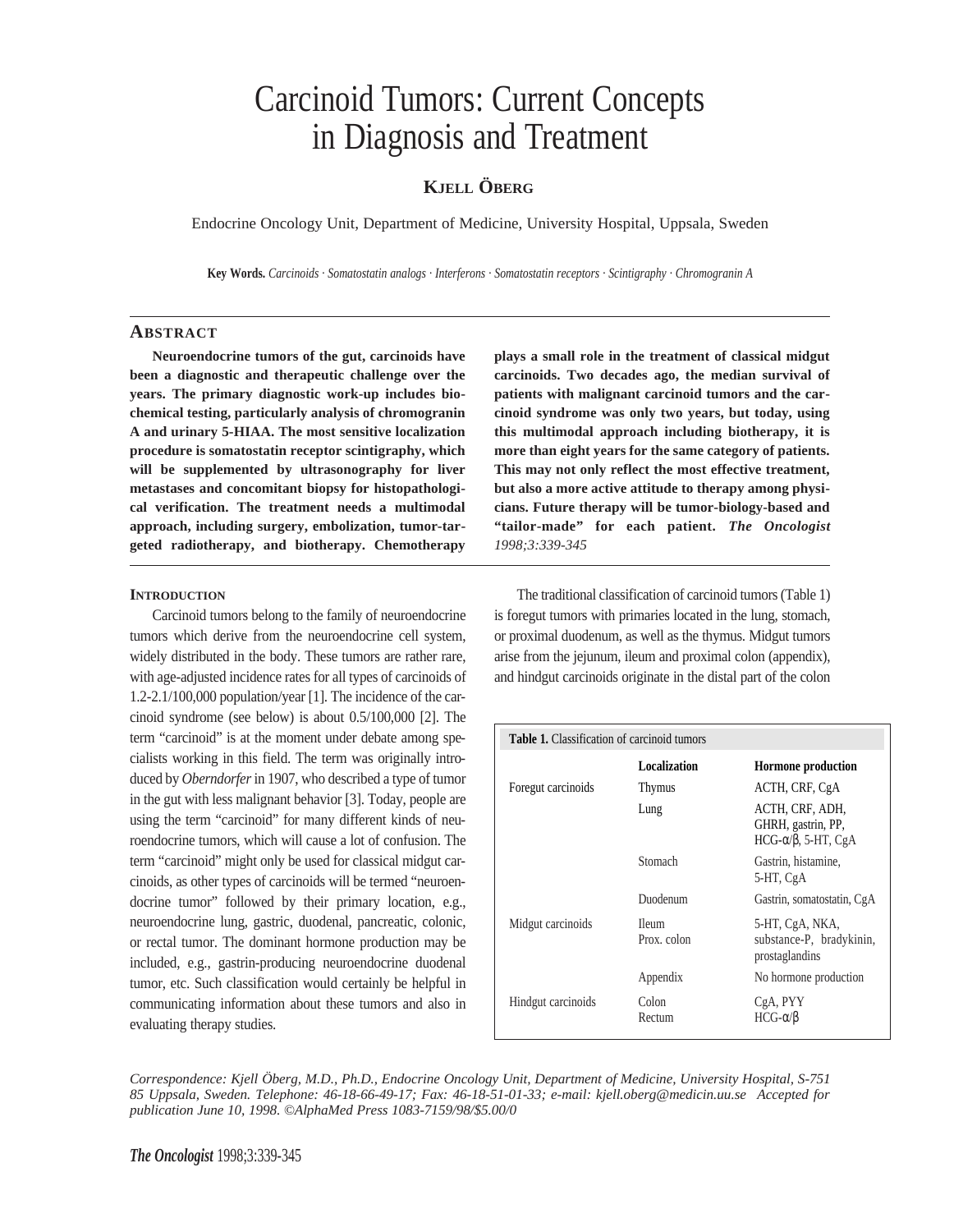and rectum [4]. This classification will be used during this review to prevent misunderstandings.

Foregut carcinoids comprise 20% of all carcinoid tumors and include thymic and lung carcinoids in addition to gastric and duodenal carcinoids. The thymic carcinoids are mostly of the nonfunctioning type, but a subset of tumors produces CRF and ACTH, thus resulting in Cushing's syndrome. These tumors are rather malignant compared with other carcinoid tumors and rather resistant to different kinds of medical treatment. Lung carcinoids are most often diagnosed incidentally during a routine x-ray of the lung. Surgical cure can be obtained by resection, but a fraction of these tumors give rise to widespread metastatic disease within two to four years after the primary operation. These tumors may produce and secrete a number of different hormones, such as CRF, ACTH, GHreleasing hormone, ADH, gastrin, PP, HCG- $\alpha$  and -β subunits [5, 6]. Most gastrointestinal foregut carcinoids are confined to the gastric and duodenal mucosa. Duodenal carcinoids sometimes secrete gastrin and produce the Zollinger-Ellison syndrome. There are three separate groups of gastric carcinoids, one of which is related to chronic atrophic gastritis (CAG) with aclorhydria and increased serum gastrin from antral G-cells. Gastrin stimulates the ECL-cells to proliferation with the formation of multiple polyps in the corpus/fundic region of the stomach, so-called "ECL-omas." These tumors are essentially benign and may secrete histamine and chromogranin A. The second type of gastric carcinoid is related to multiple endocrine neoplasia type 1 (MEN-1) and exhibits a malignant phenotype. The third type (type 3) is the so-called "mixed type," including neuroendocrine carcinomas, which reveals a severe malignant potential and is not related to CAG [7].

Foregut carcinoids, such as thymus, lung, gastric, and duodenal tumors may be related to endocrine MEN-1. This is a familial disorder, inherited as an autosomal dominant trait with variable penetrance. In MEN-1, the pituitary, parathyroids, and endocrine pancreas are most commonly affected but sometimes also the adrenal cortex and the thyroid. A specific genetic deletion has been located to chromosome 11 [8], and the MEN-1 gene was cloned last year [9]. Different mutations have been reported within this gene; however, the physiology of the native protein is not yet known. A pattern of organ involvement related to a specific mutation is not found.

Midgut carcinoids constitute about 40% of all carcinoids. These tumors present clinically with the carcinoid syndrome, including flushes, diarrhea, bronchial constriction, and right heart failure and are mostly located in the ileum with lymph node and liver metastases [1, 2, 4, 5]. They secrete serotonin, tachykinins, bradykinins, and prostaglandins. Hot flushes and bronchial constriction are related to overproduction of tachykinins and bradykinins, whereas the diarrheas are supposed to be related to serotonin and prostaglandins [2, 10]. Carcinoid heart disease is located on the right side of the heart, presenting with fibrosis of the endocardium and heart valves. It is related to circulating levels of serotonin and tachykinins. Locally, there is a deposition of TGF-β1 within the lesions [11]. The carcinoid syndrome might sometimes also be present in foregut carcinoids, predominantly lung carcinoids and gastric carcinoids, which might then also produce histamine besides serotonin. These patients present another type of flushing with a more long-lasting bluish-red flushing for several hours, whereas the typical midgut flush is bright red and short-lasting, from a couple of minutes up to half an hour.

Appendix carcinoids are considered to be benign if they are less than 2 cm in diameter and located in the tip or midportion of the appendix [1]. They are often found incidentally during appendectomy. However, appendix carcinoids located at the base of the appendix should be regarded as regular midgut carcinoid with malignant potential. A wider resection should be done including right hemicolectomy [12].

Hindgut carcinoids constitute about 15% of the carcinoids and belong to the group of nonfunctioning neuroendocrine tumors. Despite their production of hormones such as chromogranin A, PYY, HCG-α and -β subunits, they do not present any hormone-related clinical symptoms. They present clinically with bleeding, intestinal obstruction, and/or abdominal mass which cannot be distinguished from symptoms of a colorectal cancer [5, 13]. They run a more benign course than midgut carcinoids [1].

#### **DIAGNOSIS (FIG. 1)**

# **Tumor Biology**

Carcinoid tumors are derived from so-called APUDcells (amine precursor uptake and decarboxylation). These specialized cells accumulate amine precursors (DOPA, 5 hydroxytryptophan) and decarboxylate them to produce biogenic amines (catecholamines or serotonin). They also produce peptides stored with the amines in secretory granules [5, 14]. The APUD-concept is currently abandoned, but it continues to provide a convenient framework for explaining the multipotential capacity of these cells to produce various hormones and amines. Classical midgut carcinoids develop from the so-called enterochromaffin cells (ECcells) in the mucosa of the small intestine, whereas hindgut and foregut carcinoids can develop from either pluripotent stem cells or already differentiated neuroendocrine cells in the various regions of the gastrointestinal tract. The gastric carcinoids derive either from the ECL-cells (ECL-omas) or antral G-cells (gastrinoma). The genetic background for tumor formation is not elucidated. Mutations in different tumor suppressor genes have been suggested. Such candidate genes are the MEN-1 gene [9], p16 [15] and PLCβ3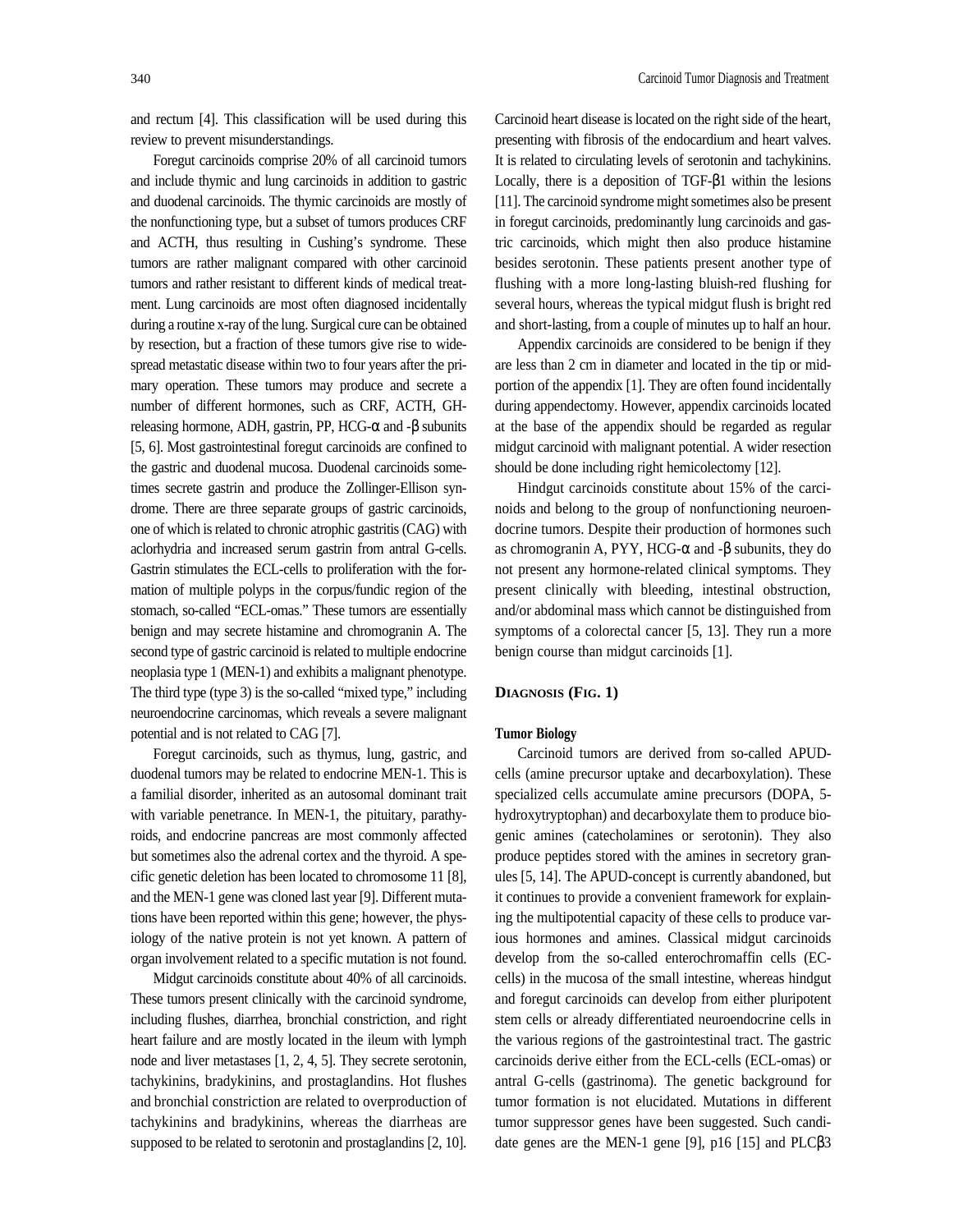# *Figure 1. Suggested algorithm for diagnostic workup of patients with midgut and carcinoids.*

(to be published). Carcinoid tumors express a number of different growth factors such as IGF-1, PDGF-α, bFGF, TGF-α and the TGF-β family. Receptors for the different growth factors are also upregulated both in the tumor cells and in the tumor matrix, indicating paracrine and autocrine loops. DNA analysis of tumors has been of limited value since most of them show diploid characteristics. However, the nuclear antigens Ki-67 and PCNA have been useful for delineating the proliferative capacity of carcinoid tumors. Usually, classical midgut carcinoids show a low proliferation index, whereas foregut tumors present heterogeneous patterns. High Ki-67



index is related to a significantly shorter survival in patients with carcinoid tumors [16-19].

#### **Histopathology**

The histopathological diagnosis of carcinoids is based on silverstainings, argyrophil stainings by Grimelius, which is a general marker for neuroendocrine differentiation, and the argentaffin staining by Masson to demonstrate content of serotonin. However, these two methods have recently been mostly replaced by immunohistochemistry using antibodies against chromogranin A and synaptophysin. In order to show the content of serotonin, specific antibodies are used. All well-differentiated neuroendocrine gastrointestinal tumors show positive staining for chromogranin A, except some insulin-producing tumors which might be stained by chromogranin B antibodies instead. Synaptophysin shows similar sensitivity, but these antibodies have to be used on frozen sections rather than formalin-fixed material, which limits their clinical use. Neuron-specific enolase has been used routinely in many laboratories for staining of neuroendocrine tumors, but it is not quite specific and should therefore be combined with chromogranin A immunocytochemistry [5, 14]. A correct histopathological diagnosis is the prerequisite for therapeutic considerations.

#### **Biochemical Diagnosis**

The biochemical diagnosis developed with the introduction of radioimmunoassays for various peptide hormones in the mid-1960s.

During the succeeding decades, more- or less-specific radioimmunoassays were developed for various hormones. Every laboratory made panels of different radioimmunoassays. The past decade has seen the emergence of more stringent indications for the use of hormone analysis, partly due to cost constraints. The most important biochemical marker for screening of carcinoid tumors is the analysis of chromogranin A in plasma or serum. The sensitivity is between 80% and 100% of patients with differentiated tumors, and the circulating level also reflects the tumor load [6, 20]. Chromogranin A belongs to a family of glycoproteins, which also includes chromogranin B and secretogranin II. Pancreastatin and vasostatins are spliced products of chromogranin A. Chromogranin B has been useful in diagnosing foregut carcinoids and insulin-producing endocrine pancreatic tumors [20]. Many laboratories are running assays for pancreastatin instead of chromogranin A, but plasma pancreastatin is a less sensitive marker for carcinoid tumors than is chromogranin A [20]. This may reflect the inability of certain tumor cells to produce pancreastatin because of lack of essential cleavage enzymes due to low differentiation of the tumor cells.

Urinary 5-HIAA, the breakdown product of serotonin, is still an important marker for midgut carcinoid tumors, and the combination of urinary 5-HIAA and plasma chromogranin A is sufficient to diagnose all clinically significant midgut carcinoid tumors. Tachykinins, such as neuropeptide-K and substance-P, are also elevated in patients with midgut carcinoids but to a lesser extent (30%-40%) [6]. Pancreatic polypeptide has been considered an important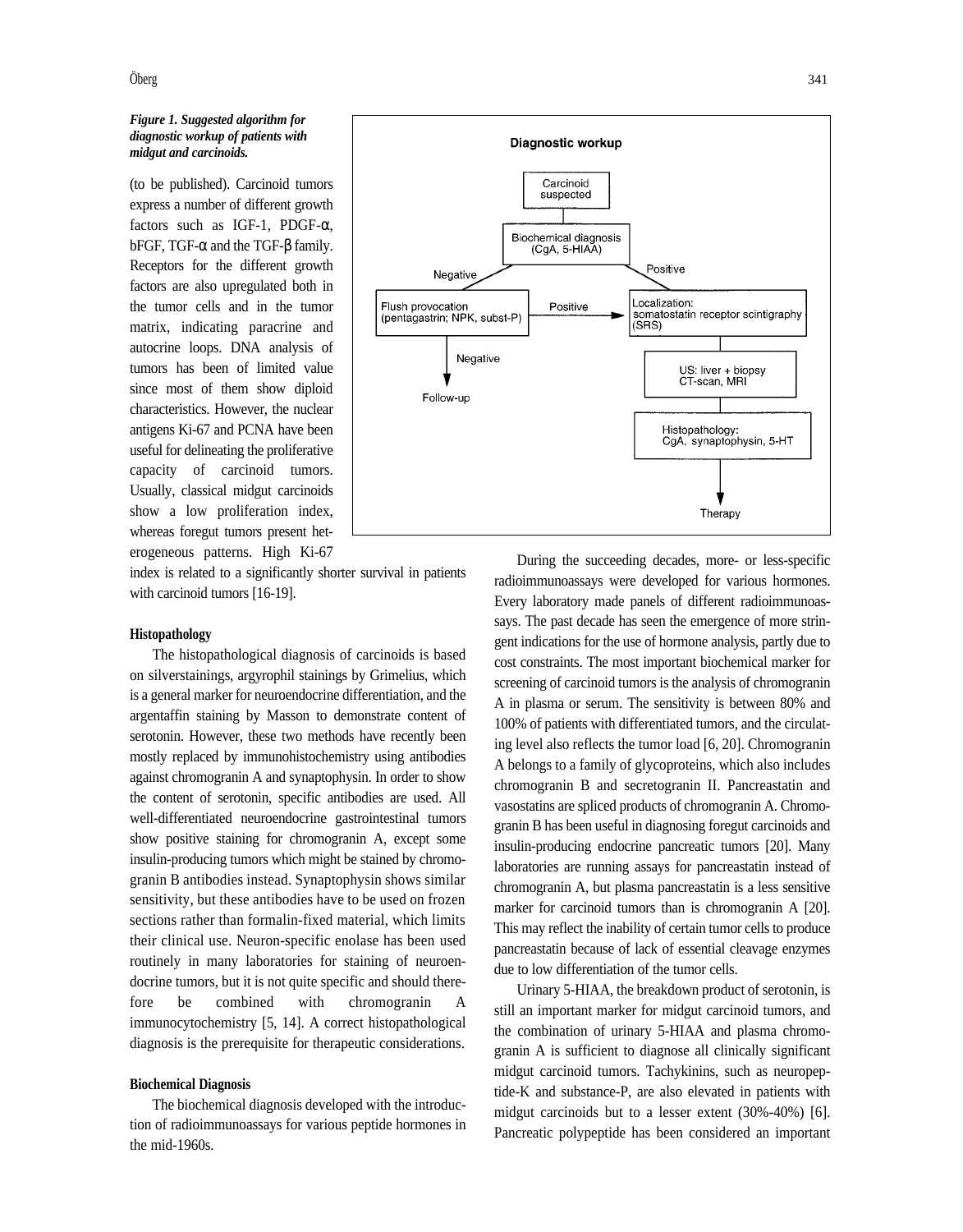general tumor marker and might be increased in 40%-60% of patients with carcinoids [6]. Unfortunately, it is a very unspecific marker, and its elevation may be caused by diarrhea, diabetes mellitus and other causes. HCG-α and -β subunits are increased in 20%-30% of the patients and might be a predictor of bad prognosis [2, 6]. In some patients, basal hormone measurements may fail to clear the diagnosis. Therefore, various stimulatory tests have been developed. Flush stimulation test measuring neuropeptide-K and substance-P after pentagastrin injection is useful for early diagnosis of midgut carcinoids [2].

#### **Localization Procedures**

In patients with suspected carcinoid tumors, somatostatin receptor scintigraphy is the most important and primary investigation. Since more than 80% of carcinoid tumors express somatostatin receptor type 2, <sup>111</sup>Indium-DTPA-octreotide can be used as a tracer. When combined with SPECT, it will be the most reliable staging procedure [21-23]. It also gives information about the somatostatin receptor content in the tumor and thereby predicts the results of forthcoming somatostatin analog therapy. The most sensitive method for demonstrating liver metastases is ultrasonography, which can be combined with biopsy for histopathology. CT scan and MRI can be used for demonstrating lymph node metastases in the abdomen and also for localization of mediastinal and lung tumors [24]. A rectal or gastroduodenal tumor can be demonstrated by colono- or gastroscopy, respectively. Angiography and barium enema are rarely used now but can be used in certain cases.

Positron emission tomography using 11C-labeled 5-HTP has been developed at our institution and has proven quite effective in localizing carcinoids as small as 0.5 cm [25]. It also provides information about the metabolism of the tumor, since 5-HTP is a precursor serotonin synthesis. The method is quite unique, and in the future a number of different substances can be labeled with short-lived isotopes to obtain information about the tumor biology directly in the patient.

#### **TREATMENT (FIG. 2)**

Successful treatment of malignant carcinoid tumors requires a multimodal approach, including various means of tumor reduction. Since a majority of these tumors are malignant already at clinical presentation, surgical cure is seldom obtained. Resection of local disease or of regional nodular metastatic disease can cure some patients, but even if radical surgery cannot be performed, debulking procedures and bypassing should always be considered and can be performed at any time during the course of treatment [12]. In recent years, a more active attitude among surgeons has emerged, and, in general, more wide resections and debulking procedures are performed today than 10 years ago. Liver transplantation in suitable cases has also been considered, but these procedures need further evaluation before being incorporated into the general management of carcinoid tumors [26, 27]. A prerequisite for surgery is always optimal diagnostic and localization procedures.

Another means of tumor reduction is hepatic artery ligation for liver metastases, and that can be done either by surgical ligation or by embolization with starch powder (Spongostan®, Ivalon®). The latter procedure is currently the most common. In general, biochemical responses are occurring in about 50% of the patients with or without regression of hepatic metastases. The duration of responses is usually about 6-12 months, and the procedure has to be repeated in most patients [28, 29]. Chemoembolization has been performed in some studies, whereby embolization or hepatic artery ligation is combined with chemotherapy using agents such as dacarbazin, doxorubicin, 5-fluorouracil (5-FU), methotrexate, and streptozotocin. Such procedures have led to long-lasting responses in some patients, but the precise role remains to be defined, particularly since the side effects are considerable [29, 30].

In general, external irradiation therapy has not been successful in the treatment of metastatic neuroendocrine tumors of the GI tract [31]. It has mainly been applied for amelioration of pain due to bone, skin, and brain metastases. Carcinoid tumors have been treated with local irradiation using <sup>125</sup>I-MIBG with some success, particularly in patients with high uptake rates [32, 33]. Most recently, high-dose treatment with 111Indium-DTPA-Phe-Octreotide has been attempted, giving some significant tumor responses. The patients receive 6 Gbq of 111Indium-DTPA-Phe-Octreotide every four weeks for a total dose of 45-60 Gbq. The most severe adverse reaction so far has been thrombocytopenia (to be published). Results on the first patients treated with 90Y-DOTA-Lanreotide have been published [34] with promising results, and several trials have just started worldwide. The local "tumor-targeted" irradiation therapy is still to be considered investigational.



*Figure 2. Clinical progression of a midgut carcinoid and suggested therapeutic options.*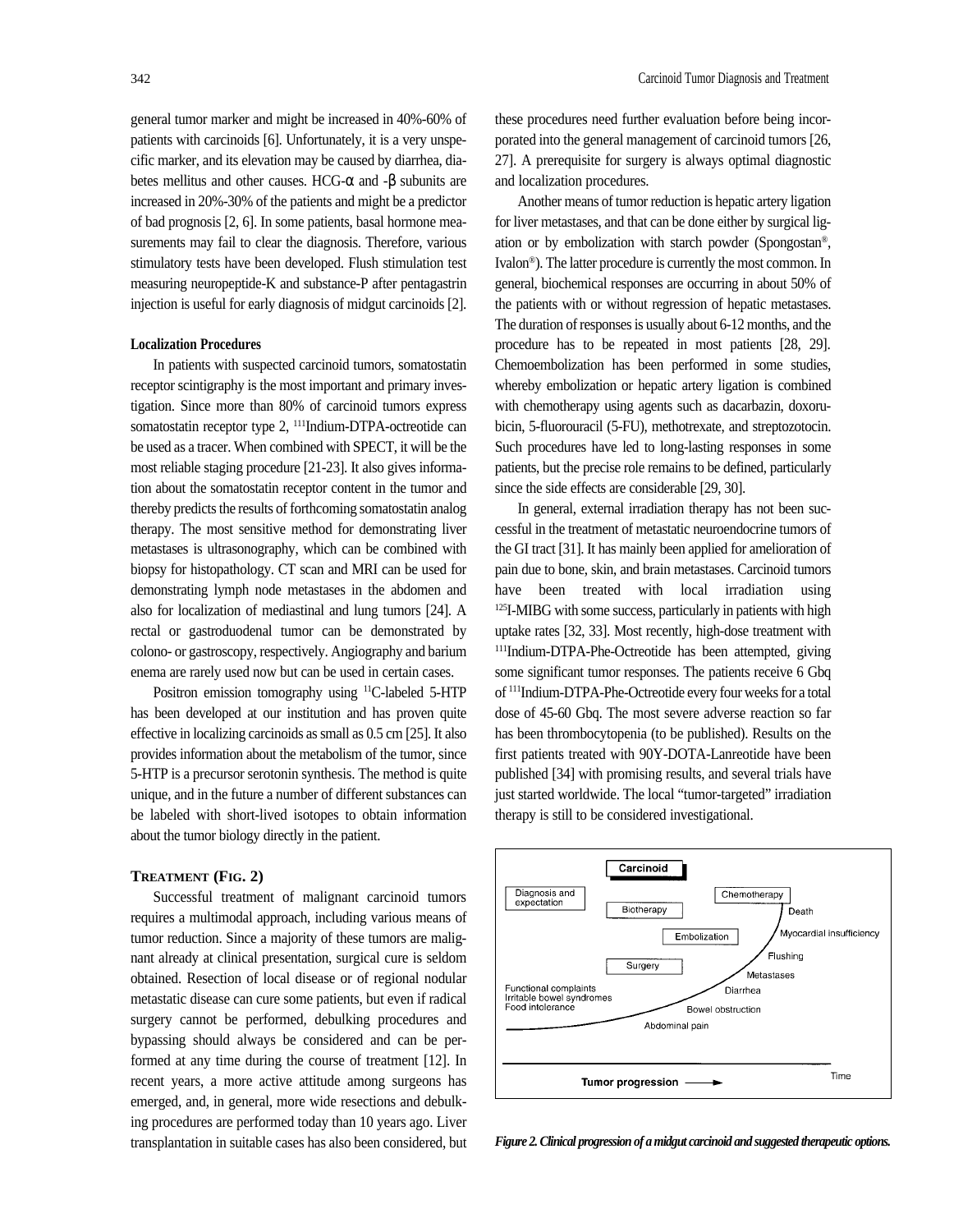#### **Medical Treatment**

The medical treatment must be based on the growth properties of the tumor. Medical treatment includes chemotherapy, somatostatin analogs, and α-IFNs. Because of the rarity of these tumors, clinical studies have frequently been reported in a very tenuous fashion. Furthermore, many of the studies do not take into account the difference in biological behavior between classical midgut carcinoids and foregut and hindgut tumors. In addition, many clinicians are still reluctant to treat patients with classical carcinoid tumors, since they have been assigned a good prognosis. However, a critical look at survival data in patients with malignant carcinoid tumors shows a five-year survival rate of about 20%, and a median survival of two years when liver metastases are present [35, 36].

#### **Chemotherapy**

Single-agent chemotherapy of carcinoid tumors has given very low response rates, less than 10%. Clinical trials including streptozotocin plus doxorubicin or 5-FU have not generated significantly better response rates, between 0% and 30% [37-39]. This is in contrast to closely related endocrine pancreatic tumors, which show response rates of 50%-60%. Therefore, today, chemotherapy is not considered as first-line treatment for patients with classical midgut carcinoid tumors. However, anaplastic neuroendocrine tumors might benefit from treatment with a combination of cisplatinum and etoposide. Response rates up to 65% have been reported in this combination, which seems promising for more aggressive tumors but needs further evaluation [40]. Malignant foregut and hindgut carcinoids with higher proliferation indices might benefit from chemotherapy.

#### **Biotherapy**

#### *Somatostatin Analogs*

The observation that somatostatin inhibits the release of various peptide hormones has stimulated the interest in its use as an antiproliferative agent for endocrine tumors [41]. Natural somatostatin 14 has a short half-life of about two min and is not suitable for clinical use. Analogs of somatostatin with a longer half-life, two to three hours, were developed in the past decade (octreotide, lanreotide, RC160). They are all octapeptides binding to somatostatin receptor subtypes 2 and 5. The antitumor effect is suggested to be mediated through induction of tyrosine phosphatases by receptor type 2 and the inhibition of calcium flux through receptor type 5 [42, 43]. Octreotide (Sandostatin®) has been clinically the most commonly applied somatostatin analog, yielding biochemical response rates in the range of 30%-70%, but objective tumor shrinkage in less than 10% of the patients [41, 42, 44, 45-47]. The dosing has been 50-150 µg s.c. two to three times/day. High-dose somatostatin analog treatment (>3.000 µg/day) might induce apoptosis in neuroendocrine tumors, a possibility which should be explored in forthcoming clinical trials. Apoptosis is reported to be induced through receptor subtype 3, and the current available analogs bind to receptor 3 with rather low affinity [48]. Somatostatin analog treatment produces subjective improvement in more than 70% of the patients at regular doses of 150-300 µg s.c./day. It is well tolerated, with only a few side effects such as gallbladder dysfunction, gallstones, and, in isolated cases, hyperglycemia and hypocalcemia. Recently, a long-acting formulation of Sandostatin®, Sandostatin-LAR®, has come into clinical use at doses at 10-30 mg given i.m. every four weeks. Preliminary data indicate an objective and biochemical response rate similar to that of regular Sandostatin®. Also, a long-acting formulation of lanreotide, Somatuline-PR®, is ready for clinical use. A dose of 30 mg is applied every two weeks i.m.

In summary, somatostatin analog treatment has been the real breakthrough in the treatment of patients with carcinoid tumors. Clinical symptoms can easily be controlled over long periods, even though tachyphylaxis may develop with time. The drug is generally well tolerated. High-dose treatment or receptor type-3-specific analogs might generate more tumor responses in the future. Long-acting formulations of somatostatin analogs give a significantly improved quality of life.

#### **Interferons**

Interferon-α (IFN-α) was introduced by our group in the treatment of carcinoid tumors in 1982 [49], because of its ability to stimulate natural killer cell function and to control hormone secretion, clinical symptoms, and tumor growth. Since then, more than 400 patients with carcinoid tumors have been treated with IFN- $\alpha$  in our institution, and as many have been reported in the literature [50-53]. Natural human leukocyte interferon contains more than 15 subtypes of IFN-α, whereas the recombinant IFN- $\alpha$  2b (Intron-A®) and 2a (Roferon®) contain one subtype of interferon. The applied doses of IFN- $\alpha$ have been 3-9 MU, three to seven times/week s.c. The dose has to be individually titrated in the patients, and as a guideline, the leukocyte count should be reduced to  $3.0 \times 10^9$ /l. By using such titration, the biochemical response rate in carcinoid tumors has been reported to be 50%, and significant tumor reduction is 15% [54]. The median duration of response has been 32 months. Thirty-five percent of the patients showed stabilization of their disease with no further tumor growth, and only 15% of the patients continued to progress. Survival data from our own center, and also from others, show improved survival after treatment with IFN- $\alpha$  in malignant classical midgut tumors with the carcinoid syndrome [54, 55]. The median survival for patients with malignant carcinoids and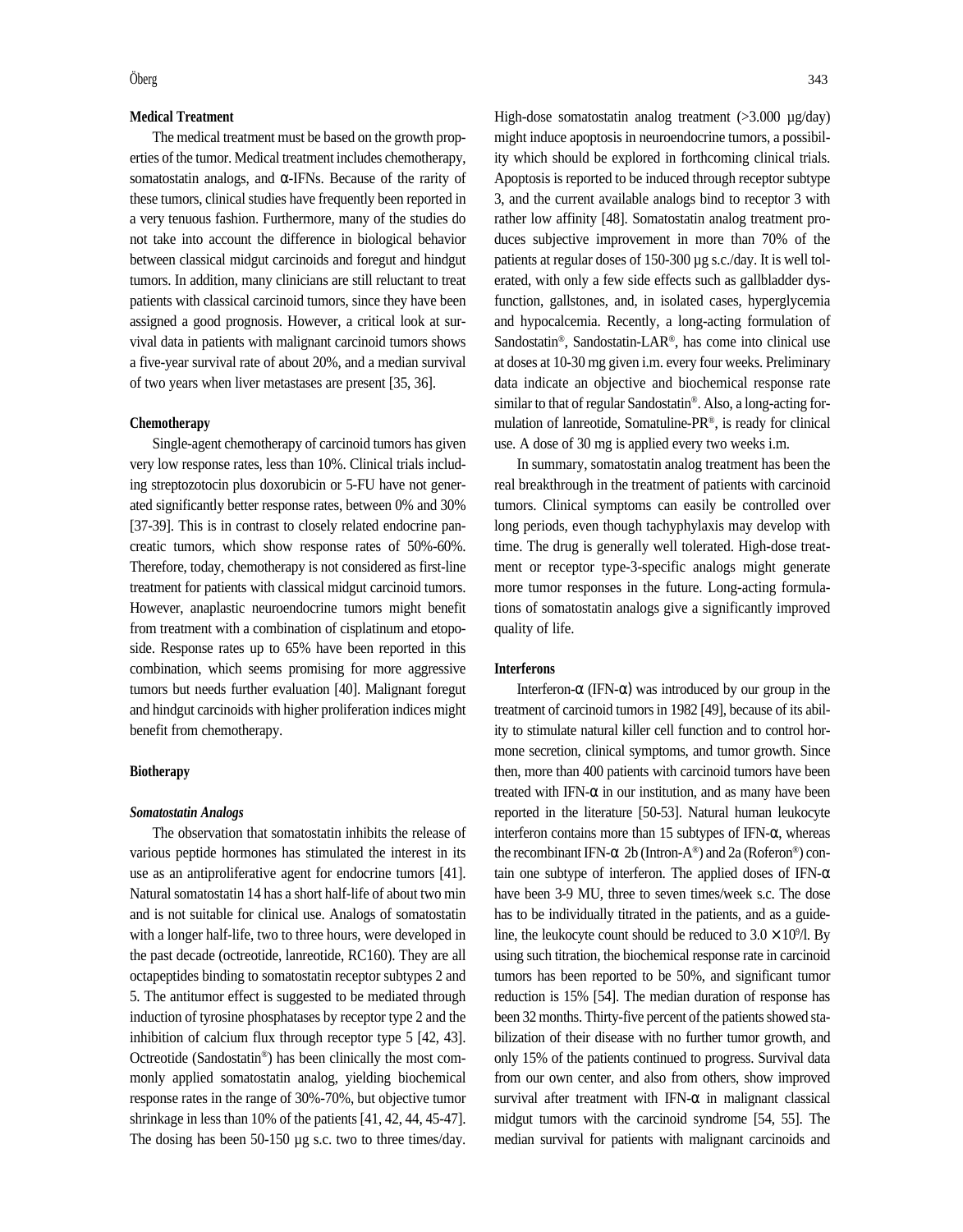liver metastases at our own institution is today more than eight years during biotherapy. The side effects of IFN- $\alpha$  include chronic fatigue syndrome, flu-like symptoms for the first three to five days, slight anemia, and increased liver enzymes in 15%- 20% of the patients. Most of the side effects are dose-dependent and were reduced by dose adjustments. It is noticeable that recombinant IFN-α might generate neutralizing interferon antibodies, particularly IFN-α 2b (Roferon®), which generates high titers of neutralizing antibodies in 35%-40% of the patients. Such antibodies might abrogate the antitumor response [56].

Recently, several centers have started combination trials in carcinoid patients whereby IFN- $\alpha$  is combined with a somatostatin analog. In a recent study from our own institution, 77% of patients resistant to octreotide or IFN- $\alpha$  alone show biochemical remission when IFN- $\alpha$  at a dose of nine million units was added to regular doses of octreotide (100 µg 3 times/day). However, no significant tumor shrinkage was noticed in this trial [57].

To summarize, IFN- $\alpha$  has demonstrated significant antitumor responses in carcinoid tumor patients. It has a stronger antiproliferative effect than somatostatin analogs at current doses. By combining IFN- $\alpha$  and a somatostatin analog, the response rates might be further improved. IFN-α is better tolerated by the patients when combined with somatostatin analogs.

The future therapy of patients with carcinoid tumors will be tumor-biology-based and will include surgery, biotherapy, and tumor-targeted irradiation. Every patient will get a "tailor-made" therapy based on his or her particular tumor biology profile.

# **REFERENCES**

- 1 Modlin IM, Sandor A. An analysis of 8,305 cases of carcinoid tumors. Cancer 1997;79:813-829.
- 2 Norheim I, Öberg K, Theodorsson-Norheim E et al. Malignant carcinoid tumors: an analysis of 103 patients with regard to tumor localization, hormone production and survival. Ann Surg 1987;206:115-125.
- 3 Oberndorfer S. Karzinoide: tumoren des Dunnderms. Frankf. Zschr. Pathol 1907;1:416-432.
- 4 Williams ED, Sandler M. The classification of carcinoid tumours. Lancet 1963;1:238-239.
- 5 Wilander E, Lundqvist M, Öberg K. Gastrointestinal carcinoid tumours. Prog Histochem Cytochem 1989;19:1-85.
- 6 Tiensuu Janson E, Holmberg L, Stridsberg M et al. Carcinoid tumors: an analysis of prognostic factors and survival in 301 patients from a referral center. Ann Oncol 1997;8:685-690.
- 7 Rindi G, Luinetti O, Cornaggia M et al. Three subtypes of gastric argyrophil carcinoid and the gastric neuroendocrine carcinoma. A clinico-pathologic study. Gastroenterol 1993;104:994-1006.
- 8 Larsson C, Skogseid B, Öberg K et al. Multiple endocrine neoplasia type 1 gene maps to chromosome 11 and is lost insulinoma. Nature 1988;332:85-87.
- 9 Chandrasekharappa SC, Guru SC, Manickam U et al. Positional cloning of the gene for multiple endocrine neoplasia-type 1. Science 1997;276:404-407.
- 10 Grahame-Smith DG. The Carcinoid Syndrome. London: William Heineman Medical Books, 1972.
- 11 Lundin L, Norheim I, Landelius J et al. Carcinoid heart disease: relationship of circulating vasoactive substances to ultrasounddetectable cardiac abnormalities. Circulation 1988;77:264-269.
- 12 Makridis C, Öberg K, Juhlin C et al. Surgical treatment of midgut carcinoid tumors. World J Surg 1990;14:377.
- 13 Spread C, Berkel H, Jewell L et al. Colon carcinoid tumors. A population-based study. Dis Colon Rectum 1994;37:482-491.
- 14 Solcia E, Capella C, Fiocca R et al. The gastroenteropancreatic endocrine system and related tumors. Gastroenterol Clin North Am 1989;18:671-693.
- 15 Muscarella P, Melvin WS, Fisher E et al. Genetic alterations in gastrinomas and nonfunctioning pancreatic neuroendocrine tumors: an analysis of p16/MTS1 tumor suppressor gene inactivation. Cancer Res 1998;237-240.
- 16 Chaudhry A, Gobl A, Eriksson B et al. Different splice variants of CD44 are expressed in gastrinomas but not in other subtypes of endocrine pancreatic tumors. Cancer Res 1994;54:981-986.
- 17 Chaudhry A, Öberg K, Wilander E. A study of biological behaviour based on the expression of a proliferating antigen in neuroendocrine tumors of the digestive system. Tumour Biol 1992;13:27-35.
- 18 Costes V, Marty-Ané C, Piccot MC et al. Typical and atypical bronchopulmonary carcinoid tumors: a clinicopathologic and KI-67-labeling study. Hum Pathol 1995;26:740-745.
- 19 Tsushima K, Nagorney DM, Weiland LH et al. The relationship of low cytometry DNA analysis and clinicopathology in small-intestinal carcinoids. Surgery 1989;105:366.
- 20 Stridsberg M, Öberg K, Li Q et al. Measurements of chromogranin A, chromogranin B (secretogranin I), chromogranin C (secreto- granin II) and pancreastatin in plasma and urine from patients with carcinoid tumours and endocrine pancreatic tumours. J Endocrinol 1995;144:49-59.
- 21 Krenning EP, Bakker WH, Kooij PPM et al. Somatostatin receptor scintigraphy with indium-111-DTPA-D-Phe-1 octreotide in man: metabolism, dosimetry and comparison with iodine-123-Tyr-3- octreotide. J Nucl Med 1992;652-658.
- 22 Tiensuu Janson E, Westlin JE, Eriksson B et al. (111-In-DTPA-D- Phe1) octreotide scintigraphy in patients with carcinoid tumors: the predictive value for somatostatin analogue treatment. Eur J Endocrinol 1994;131:577-581.
- 23 Tiensuu Janson E, Gobl A, Kälkner KM et al. A comparison between the efficacy of somatostatin receptor scintigraphy and that of in situ hybridization for somatostatin receptor subtype